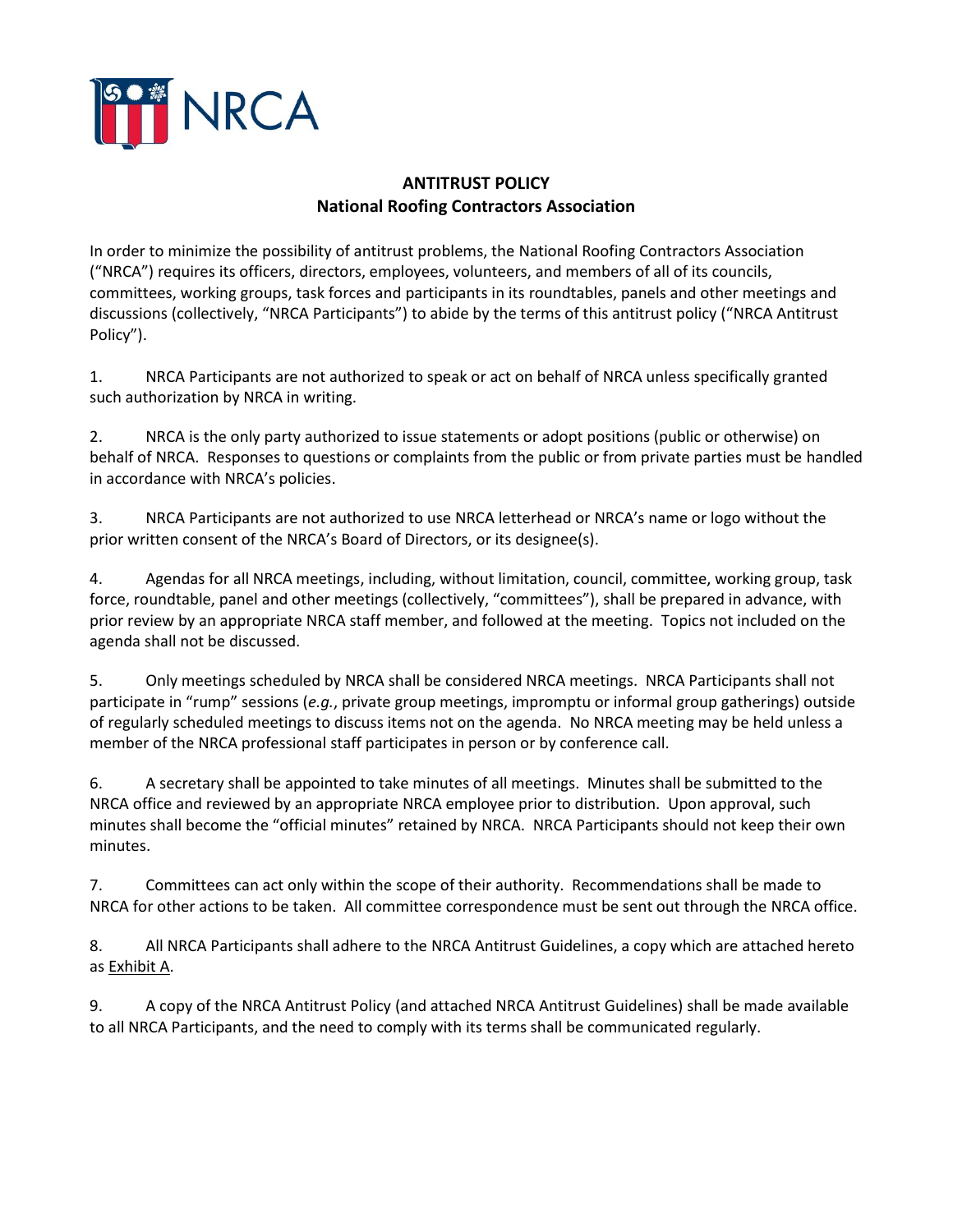## **ANTITRUST GUIDELINES National Roofing Contractors Association**

Industry organizations and associations, although well recognized as valuable tools of American society, are subject to strict scrutiny by both federal and state governments. While such scrutiny should not prevent participation in, and support for, an industry association, members should be aware of, and comply with, certain relevant legal principles. Compliance with these laws does not prevent NRCA Participants (as defined in the NRCA Antitrust Policy) from lawfully engaging in a wide variety of group activities, as long as the purpose or intended effect of the activities is not to promote anticompetitive activities or to act in restraint of trade or commerce.

The single most significant law affecting organizations like NRCA is the Sherman Antitrust Act, which makes unlawful every contract, combination or conspiracy in restraint of trade or commerce. The Federal Trade Commission Act, the Clayton Antitrust Act and the Robinson-Patman Act also are applicable to societies, for they also forbid anticompetitive activities. Furthermore, virtually every state has enacted antitrust laws similar to the Sherman Act.

Between the state and federal laws, there is no organization too small or too localized to escape the possibility of a civil or criminal antitrust suit. It is thus imperative that every NRCA Participant refrain from indulging in any activity which may be the basis for a federal or state antitrust action.

There are four main areas of antitrust concern: price fixing, membership, self-regulation, and standardization and certification. The area of greatest concern historically has been price fixing. The government may infer a violation of the Sherman Act by the mere fact that all or most of the participants in an industry organization or association are doing the same thing with respect to prices or other terms and conditions of trade. It is not required that there be an actual agreement, written or unwritten, to set prices. Rather, price fixing is a very broad term which includes any concerted effort or action which has an effect on prices, terms or conditions of trade, or on competition. Moreover, such concerted actions (affecting prices) cannot be justified by showing that they will benefit customers, or that the prices set are otherwise reasonable.

Accordingly, NRCA Participants should refrain from any discussion which may provide the basis for an inference that NRCA Participants agreed to take any action relating to prices, services, production, allocation of markets or any other matter having a market effect. These discussions should be avoided both at formal meetings and informal gatherings. In fact, informal gatherings of NRCA Participants would looked upon with suspicion by the government.

The following topics are some examples of the subjects which should not be discussed at regular meetings or at so-called "rump sessions:"

- 1. Do not discuss current or future prices (be very careful of discussions of past prices).
- 2. Do not discuss what a fair profit level is or should be.
- 3. Do not discuss standardizing or stabilizing prices or pricing procedures.
- 4. Do not discuss cash discounts or credit terms.
- 5. Do not discuss controlling sales or production or allocating markets or customers. (This applies to services as well as products.)
- 6. Do not complain to a competitor that his or her prices constitute unfair trade practices and do not refuse to deal with a company or individual because of pricing or distribution practices.
- 7. Do not discuss anticipated wage rates.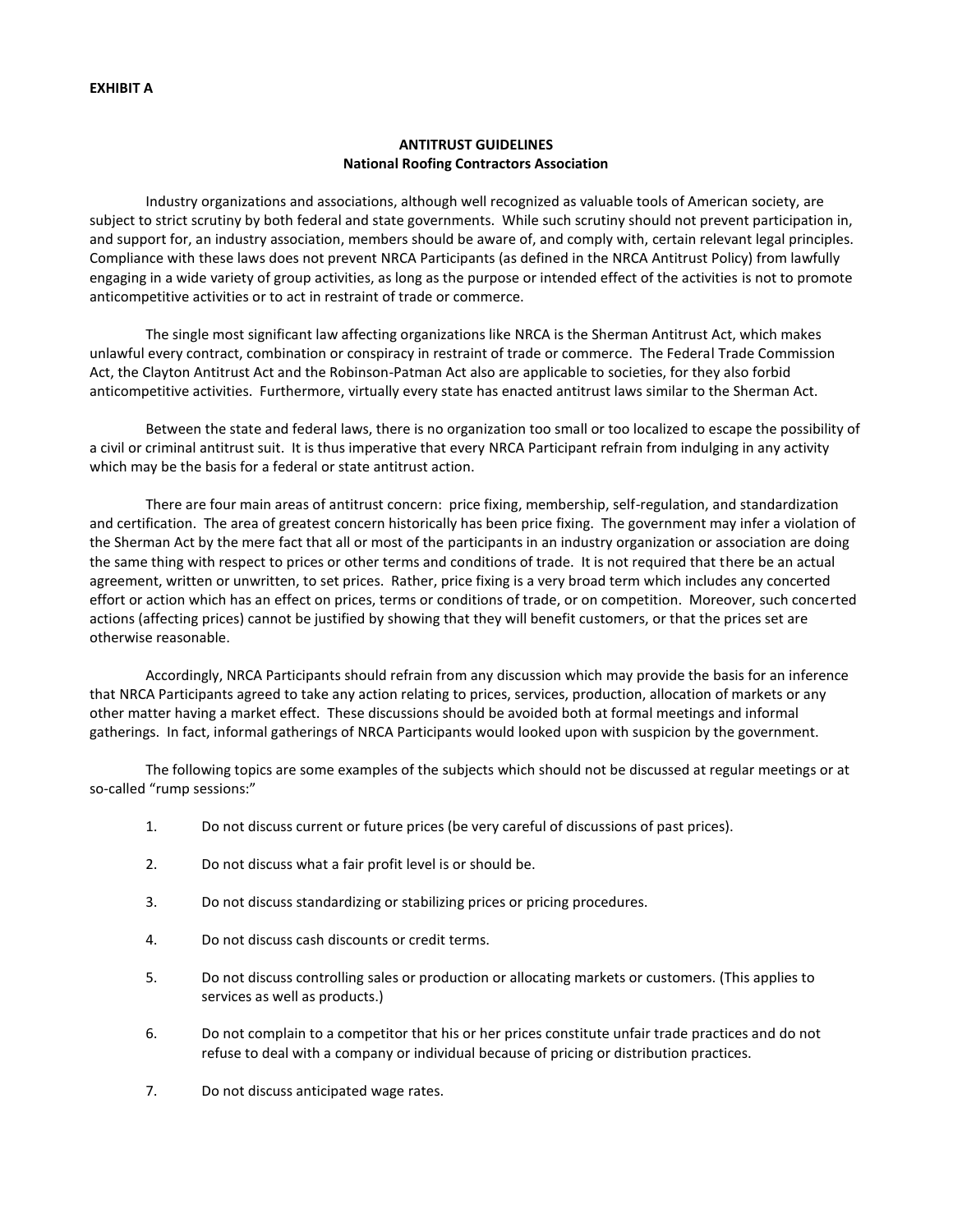Inasmuch as an industry organization's antitrust violations can subject all participants to criminal and civil liability, NRCA Participants should be aware of the legal risks in regard to participation policies and industry selfregulation. Because participating in an organization can be of substantial benefit, participants must ensure that they do not in any way restrict or prejudice competitors from participating or illegally discriminate against non-participants. Participation policies should avoid:

- 1. Restrictions on dealing with non-participants.
- 2. Excluding from participation any qualified participant.
- 3. Limitations on access to information created by the organization.

There is a substantial risk that standardization programs will be used to restrict competition or discriminate against certain competitors. Thus, the following guidelines should be followed:

- 1. NRCA Participants or committees may agree to a product, safety or other standard. In some cases, NRCA may participate in standard setting activities of government regulatory bodies and private voluntary standard-setting organizations by providing comments and suggestions.
- 2. When standardization activities are under consideration, the discussion must be confined to technical, engineering, safety, and regulatory factors. Competitive and marketplace issues are not proper factors to be considered. NRCA legal counsel should be consulted before participation in standard-setting activities and should be present for at least initial discussions regarding NRCA's role in such activities.

An organization may be held strictly liable for the illegal conduct of its participants and agents acting under its name even if the organization has not authorized the activity. Thus, NRCA must ensure that the NRCA Participants and NRCA's agents are not using NRCA's legitimate activities for anticompetitive purposes.

The penalties for violating federal and state antitrust laws are severe. The Sherman Act is a criminal conspiracy statute. Therefore, active participants, as well as individuals who silently acquiesce in illegal activity, can be held criminally responsible. Each individual and each corporation which is found guilty of a criminal violation of the Sherman Act may be faced with substantial fines. Individuals and corporate officers may be imprisoned for up to ten years.

The greater likelihood of occurrence, and possibly the more severe penalty, may be civil suits brought by competitors or even consumers. Civil antitrust actions result in treble damage awards.

The government's attitude towards industry organizations requires such organizations and their participants to at all times conduct their business openly and avoid any semblance of activity which might lead to the belief that participants had agreed, even informally, to something that could have an effect on prices or competition. Strict compliance with the antitrust laws by NRCA Participants is critical.